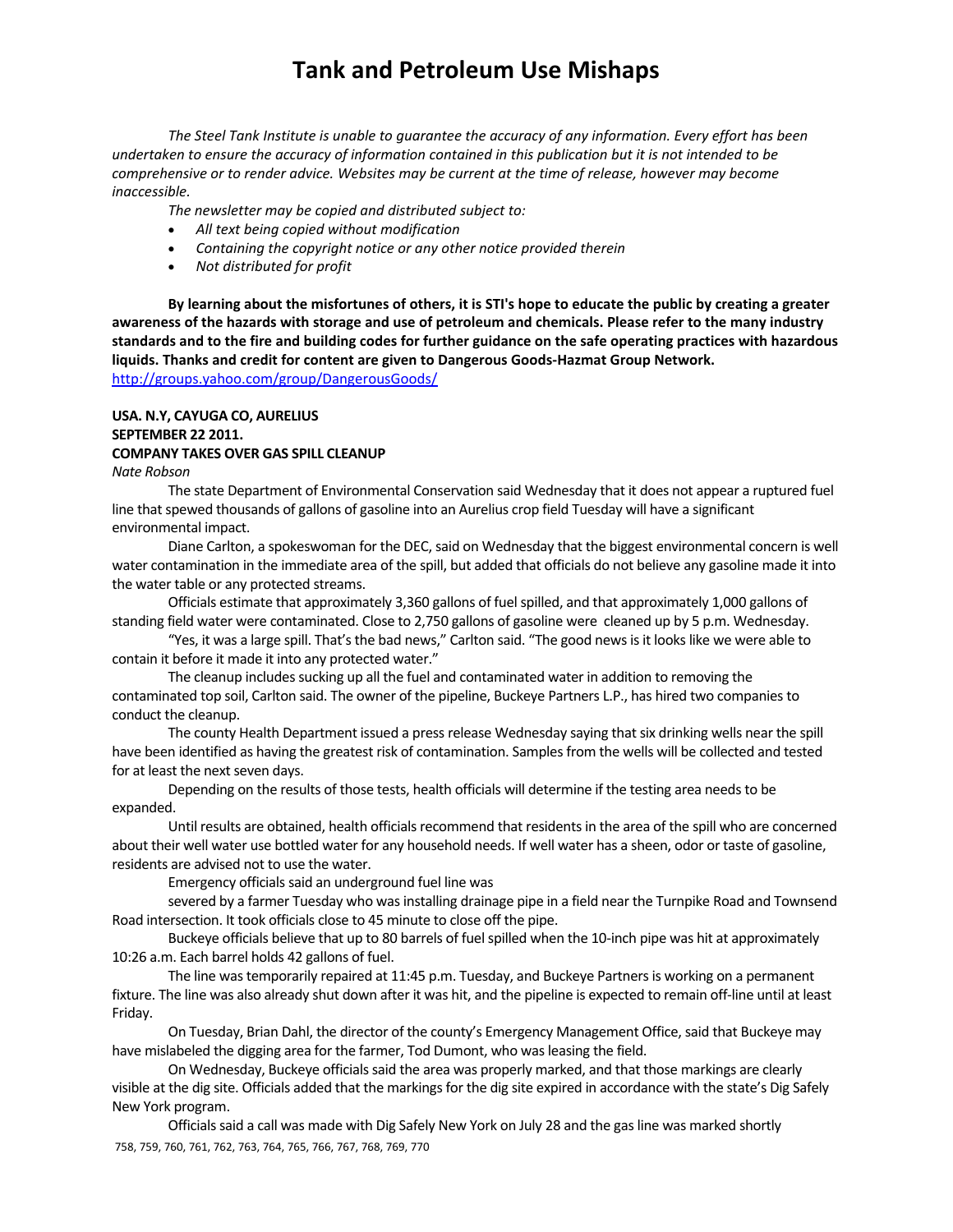thereafter. Those markings are good for 10 days and after that, a new call should have been made to Dig Safely New York.

Dahl was not available for comment Wednesday.

The DEC will handle the investigation to determine if the spill was accidental of if anyone is at fault, but officials said it's too early to discuss if anyone will be cited.

Tuesday'sspill forced the temporary evacuation of almost 70 homes, but residents were allowed to return later that evening.

Lt. Michael Wellauer, of the Cayuga County Sheriff's Office, said Turnpike Road between Townsend and Beach roads remains closed as contractors continue cleanup efforts. The road is expected to remain closed at least until Thursday afternoon, and Buckeye Partnersisinstalling a parking area along the road for their equipment. http://auburnpub.com/news/local/article\_86a540b2-e4c9-11e0-8439-001cc4c03286.html?mode=story#ixzz1dhnuFVHl

### **USA, KS, WICHITA SEPTEMBER 27 2011. FEDS SUE COFFEYVILLE REFINERY OVER 2007 OIL SPILL**

*Roxana Hegeman*

The Justice Department has sued the Coffeyville refinery for more than \$4.18 million in civil penalties and clean-up costs stemming from a 2007 oil spill into floodwaters of the Verdigris River, plus additional, unspecified fines for other environmental violations.

A civil complaint filed Friday in U.S. District Court also seeks a court order forcing Coffeyville Resources Refining & Marketing to comply with numerous environmental regulations designed to prevent additionalspills or damage.

Company spokesman Steve Eamessaid Monday that the company is aware of the lawsuit but hasn't yet seen it.

"We are working diligently to clean up any remaining issues," Eames said, declining further comment.

About 2,145 barrels of oil leaked from the refinery into the river during flooding in July 2007, according to the complaint. The government is seeking up to \$1,100 in civil penalties for each barrel spilled, a figure amounting to nearly \$2.36 million.

Most of the spill involved crude oil that overflowed an above-ground storage tank. But some diesel oil leaked from another storage tank that was moved off its foundation by floodwaters. The refinery's sewer system also flooded, discharging some oily water, according to the complaint.

Along with the civil penalties for each barrel spilled, the government is seeking reimbursement for \$1.82 million spent to clean up the spill.

The Environmental Protection Agency conducted flyovers of the flooded area to determine the extent of contamination, deployed containment booms and absorbent pads and sent in boats with portable skimmers and vacuum trucks, the lawsuit says. More than 100 EPA clean-up technicians were sent to the spill, and the agency hired others to monitor drinking water intakes along the river.

The Justice Department also claims Coffeyville Resources violated varioussections of the Clean Air Act, the Clean Water Act and the Oil Pollution Act before and after the spill. Among other things, it says the company didn't have a so-called risk management program, didn't meet requirements for hazard assessments and violated prevention program requirements. It also says the company didn't have written procedures for an emergency shutdown or investigated incidents that could have resulted in catastrophic spills.

If the court agrees, it could impose fines ranging from \$27,500 to \$37,500 per violation. That would be on top of penalties, if any, assessed for the 2007 spill.

It isn't clear in the government's lawsuit which of the numerous environmental statutes cited in the complaint it believes the company is still violating.

The lawsuit simply asks the court to order the company to take appropriate measures to correct past violations, prevent future violations and mitigate the effects of its violations. http://www.chron.com/news/article/Feds‐sue‐Coffeyville‐refinery‐over‐2007‐oil‐spill‐2189464.php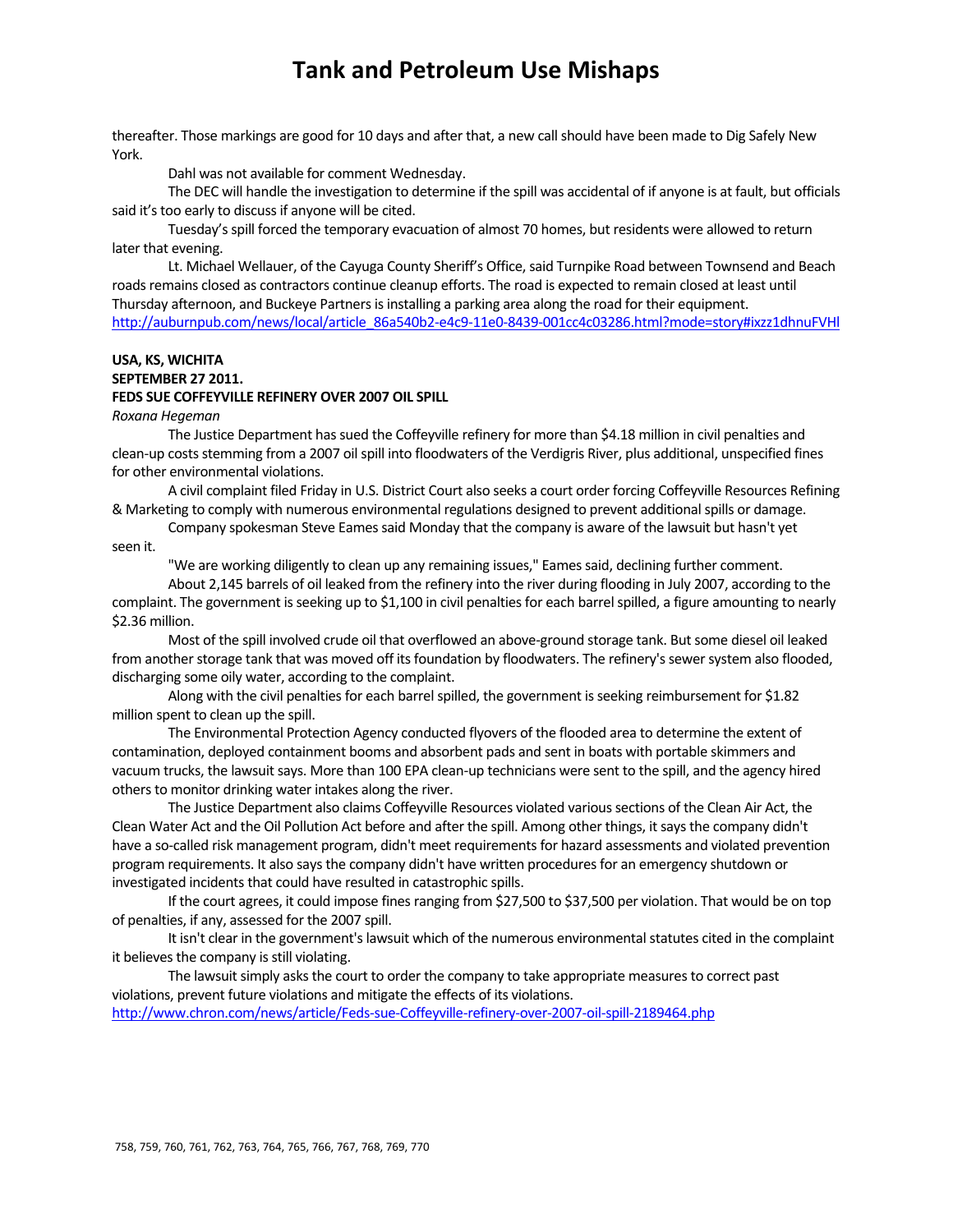### **USA, IA, BETTENDORF SEPTEMBER 27 2011. BETTENDORF COMPANY PAYS \$50K FOR OIL LEAK**

*Lynda Waddington*

Sivyer Steel Corporation of Bettendorf has agreed to pay a \$54,786 penalty and clean up residual used oil that may have leaked from its storage tanks as part of settlement with the U.S. Environmental Protection Agency.

According to an administrative consent agreement filed by the EPA in Kansas City, Kan., an inspection at Sivyer Steel in March 2010 found several violations of the federal Resource Conservation and Recovery Act, which regulates the storage, treatment, transportation and disposal of hazardous waste. Inspectors cited the company, which produces and finishes steel castings, for operating without proper permits and failures to comply with hazardous waste generator, used oil and universal waste requirements.

As part of the settlement, the company must act within 30 days to demonstrate that its used oil containers and universal waste lamp containers are properly maintain and labeled, and show that all areas of its facility contaminated by leaks of used oil have been cleaned up. Sivyer Steel must also notify the EPA of the existence of any additional area at its facility that may be contaminated by leaked used oil, and take appropriate action to address them.

Last summer the company struck an agreement with the Iowa Department of Natural Resources to remove over a four‐year period a large pile of used foundry sand at itsfacility along the Mississippi River. The sand is used in molds to make castings, being contaminated in the process, and was in violation of state regulations that prohibited more than a six-month supply to be stored. In moving the sand to other property, the company also agreed to create a 5‐foot buffer of uncontaminated dirt between the sand and groundwater.

http://iowaindependent.com/61474/bettendorf-company-pays-50k-for-oil-leak

## **SCOTLAND, ORKNEY**

**SEPTEMBER 30 2011.** 

## **DISTILLERY FINED FOR LEAKING 4000 LITRES OF DIESEL INTO CANAL**

**SEPA OFFICERS TRACED THE OIL BACK TO A TRIBUTARY OF CANAL AND HIGHLAND PARK DISTILLERY IN ORKNEY**

A distillery company has been fined £15,000 after nearly 4000 litres of diesel leaked into a canal.

The Scottish Environment Protection Agency (Sepa) said it was contacted by a member of the public in October last year about a layer of oil visible on the surface of the Crantit Canal in Kirkwall, Orkney.

Sepa officers traced the oil back to a tributary of the canal and further investigation of the source led them to the Highland Park Distillery.

Analysis confirmed there was a match between the diesel taken from the water and a sample taken from the distillery.

Operators found a leak in the fuel delivery pipework between the fuel tank and the company's boiler house, Sepa said.

In August, Highland Distillers Limited admitted failing to comply with the conditions of its water use licence at Kirkwall Sheriff Court.

The company wasfined £15,000 on Wednesday by Sheriff Graeme Napier after admitting three charges of contravening the licence, which ultimately led to the pollution of the canal between September 1 and October 28, 2010.

Erica Harrap, Sepa's reporting officer, said: "Diesel can have a severe polluting effect if it enters the water environment. The oil forms a film over the water, resulting in low levels of oxygen which can lead to the death of fish and invertebrates.

"A Sepa survey of the Crantit Canal confirmed that the ecology of the watercourse had been affected.

"Due to the length of the watercourse affected, the extent of the ecological damage and the visible pollution, the release of diesel fuel oil into the Crantit Canal was categorised as a major environmental incident."

A spokesman for Highland Distillers said: "As soon as the source of the leak was identified the company notified Sepa, took immediate steps to clean up the effects of the leak and repaired the malfunctioning pipe.

"We are pleased that there is no lasting damage to the environment as a result of the leak.

"New processes have also been put in place to reduce the chance of thistype of incident recurring."

He added: "Highland Distillers has a record of no prior convictions or enforcement actions by Sepa. We would like to reassure local residents of our strengthened commitment to the environment on Orkney." http://news.stv.tv/scotland/north/272536-distillery-fined-for-leaking-4000-litres-of-diesel-into-canal/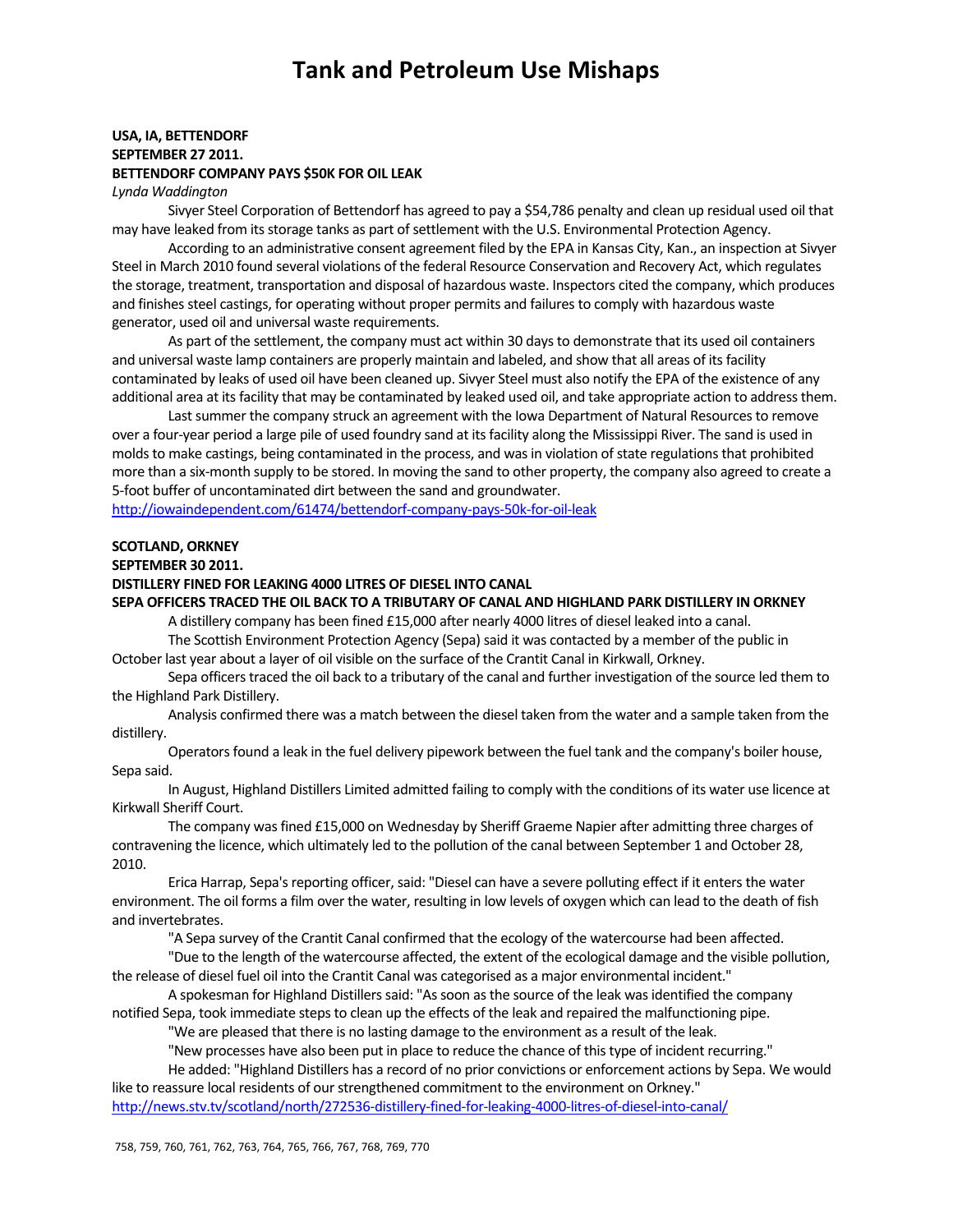## **USA, IN, GOSHEN OCTOBER 4 2011. INDIANA INVESTIGATING AMMONIA LEAK THAT INJURED 4 TANK EXPLODES DURING WELDING**

The state is investigating an explosion at a northern Indiana fertilizer distribution plant that injured four people, including two who were in critical condition Tuesday at a Fort Wayne hospital, and caused an ammonia leak.

Indiana Occupational Safety and Health Administration investigators were at T & T Fertilizer southwest of Goshen on Tuesday, IOSHA spokeswoman Chetrice Mosley said. Authoritiessay four workers of T & T Fertilizer and Southwest Welding in Goshen were injured when a tank exploded during welding Monday.

St. Joseph Hospital spokeswoman Shelly Lybarger says 24‐year‐old Adrian Martin and 16‐year‐old Anthony Rodes were in critical condition Tuesday. A person answering the telephone at Southwest Welding identified them as employees.

The conditions of the other two workers were not available because their names had not been released. There was no answer at T & T Fertilizer on Tuesday.

Authorities said the explosion caused about 2,000 gallons of ammonia to leak from the tank. Rob Elstro, a spokesman for the Indiana Department of Environmental Management, said most of the leaked ammonia was contained by a concrete pad and wall that surrounds the tank where the leak occurred. He said some ammonia spilled over the side onto surrounding gravel. That gravel wasscraped up and put on another concrete slab and was being cleaned Tuesday, he said.

The runoff from that was put into T & T application trucks and being applied to nearby farmland "to help with some local farmers," Elstro said.

A review of OSHA records showed that neither T & T Fertilizer nor Southwest Welding had any safety violations over the past five years. Neither had notified IOSHA about the accident within eight hours of the accident as required by law, Mosley said. IOSHA was notified of the accident by IDEM, she said. She said the potential fine for failing to report an accident depends on the findings of the investigation.

http://news.officialwire.com/main.php?action=posted\_news&rid=63106

## **USA, MO, TROY OCTOBER 6 2011.**

#### **GAS TANK EXPLOSION IN TROY, MO., INJURES WORKER**

A Lenexa, Kan., man wasseverely burned by a vapor explosion in an underground gasoline tank at 8:11 a.m. Tuesday, firefighters said.

The explosion came from a 6,000‐gallon tank at Hilltop Phillips 66, 201 South Lincoln Drive in Troy, as Mark Freeman was preparing to enter it to perform service work, said Fire Marshal Barry Nuss, of the Lincoln County Fire Protection District.

Heat from a halogen work light that was lowered into the tank ignited gasoline vapors, Nuss said. He said the explosion was accidental.

He said Freeman sustained a head injury and severe burns to several areas of his body. He was taken by ambulance to Mercy Hospital St. Louis in Creve Coeur. A hospital spokeswoman said he was in satisfactory condition as of this afternoon.

http://www.stltoday.com/news/local/stcharles/article\_77e049fc-ef71-11e0-82cf-001a4bcf6878.html#ixzz1dzoXzG9Q

### **NEW ZEALAND OCTOBER 7 2011. 10 LARGEST OIL SPILLS IN HISTORY**

### **Gulf War, 1991**

Kuwait

240 to 336 million gallons

As Iraqi forces retreated from Kuwait during the first Gulf War, they opened the valves of oil wells and pipelines in a bid to slow the onslaught of American troops. The result was the largest oil spill history has seen. Some 240 million gallons of crude oil flowed into the Persian Gulf. The resulting oilslick spanned an area just larger than the size of the island of Hawaii.

758, 759, 760, 761, 762, 763, 764, 765, 766, 767, 768, 769, 770 However, the largest oil spill the world has seen exacted little permanent damage on coral ecosystems and local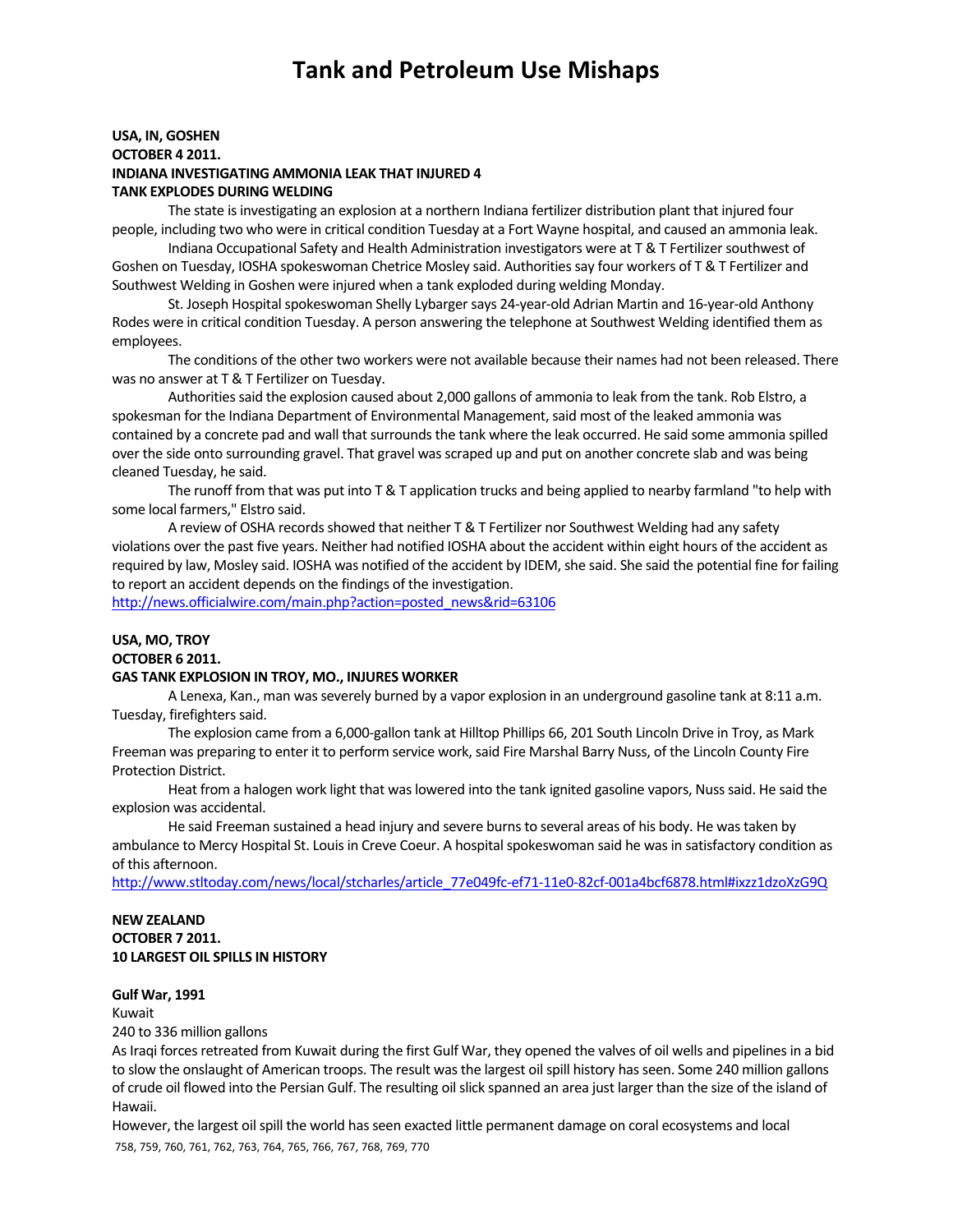fisheries, according to a report by the Intergovernmental Oceanographic Commission at Unesco.

#### **Deepwater Horizon 2010**

Mexican Gulf

210 million gallons

The BP oil spill flowed for three months, becoming the largest accidental marine oil spill in the history of the petroleum industry. The spill stemmed from a sea-floor oil gusher that resulted from the April 20, 2010, explosion of Deepwater Horizon, which drilled on the BP-operated Macondo Prospect. The explosion killed 11 men working on the platform and injured 17 others.

On July 15, 2010, the leak wasstopped by capping the gushing wellhead, after it had released about 4.9 million barrels of crude oil. An estimated 53,000 barrels per day escaped from the well just before it was capped.

The spill caused extensive damage to marine and wildlife habitats and to the Gulf's fishing and tourism industries. Skimmer ships, floating containment booms, anchored barriers, sand-filled barricades along shorelines, and dispersants were used in an attempt to protect hundreds of miles of beaches, wetlands, and estuaries from the spreading oil. Scientists also reported immense underwater plumes of dissolved oil not visible at the surface as well as an 80‐square‐ mile "kill zone" surrounding the blown well.

#### **Ixtoc 1 Oil Well, 1979**

Bay of Campeche, Mexico

140 million gallons

In June 1979, an oil well in the Bay of Campeche collapsed after a pressure buildup sparked an accidental explosion. Over the next 10 months about 140 million gallons of crude spouted into the Gulf of Mexico from the damaged oil well. In order to slow down the flow of oil from the damaged well, mud and later steel, iron and lead balls were dropped down its shaft. The resulting slick measured 1100 square miles.

#### **Atlantic Empress, 1979**

Trinidad and Tobago, West Indies

#### 88.3 million gallons

One stormy evening in July 1979, two full supertankers collided off the coast of Tobago in the Caribbean Sea, precipitating the largest ship-sourced oil spill in history. Crippled by the accident, both vessels began to leak their crude and caught fire. One of the tankers exploded 300 nautical miles offshore, killing 26 crew. Luckily, only minor shore pollution was reported on nearby islands.

#### **Fergana Valley, 1992**

Uzbekistan

#### 87.7 million gallons

Nearly 88 million gallons of oil spilled from an oil well in Fergana Valley, one of Uzbekistans's most active energy- and oil-refining areas. While the spill didn't get much press at the time, it is the largest inland spill ever reported. The ground absorbed this spill, leaving nothing for cleaning crews to tackle.

#### **Nowruz Oil Field, 1983**

Persian Gulf

#### 80 million gallons

During the Iran‐Iraq War, an oil tanker crashed into the Nowruz Field Platform in the Persian Gulf and knocked it askew, damaging the well underneath. The oil well then leaked about 1500 barrels a day, but because it was in the center of a war zone, seven months went by before it was fixed.

### **ABT Summer, 1991**

Off the coast of Angola

#### 80 million gallons

En route to Rotterdam, the fully loaded tanker ABT Summer experienced an explosion onboard and caught fire while it was 900 miles off the coast of Angola, leaking its payload into the ocean. Surrounded by a growing oil slick that spanned 80 square miles, the tanker burned for three days before sinking. The oil isthought to have been broken up by high seas at little environmental cost, thanks to the incident's offshore location.

758, 759, 760, 761, 762, 763, 764, 765, 766, 767, 768, 769, 770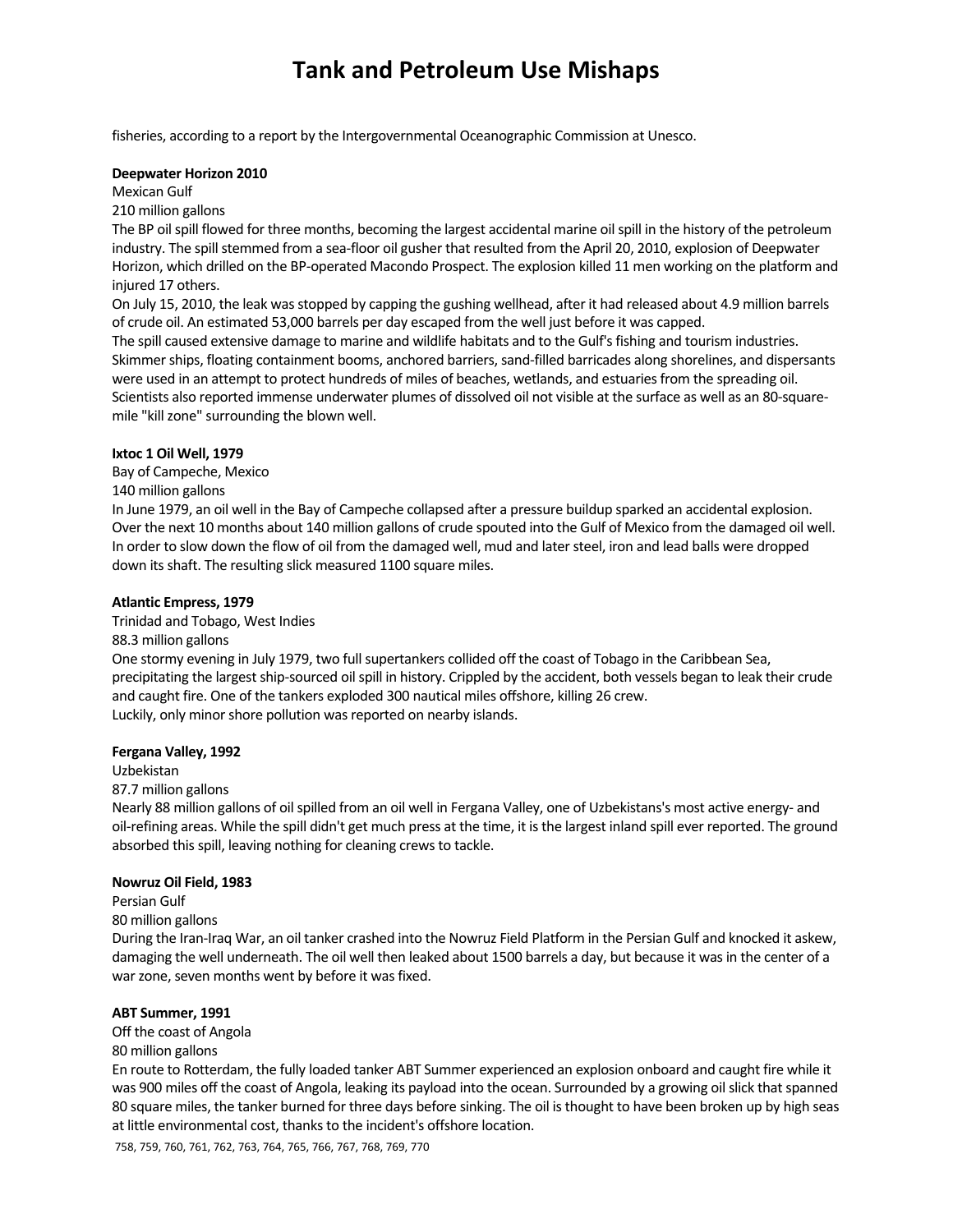#### **Castillo de Bellver, 1983**

Off Saldanha Bay, South Africa 78.5 million gallons

The tanker caught fire about 70 miles northwest of Capetown, South Africa, on August 6, 1983. The blazing vessel was abandoned and drifted offshore until it eventually broke in half. The stern capsized and sank into the deep ocean. The vessel was carrying nearly 79 million gallons of crude at the time of the accident. About 1500 gannets that happened to be gathered on a nearby island, gearing up for their breeding season, were oiled, but the impact on local fish stocks was minimal.

### **Amoco Cadiz, 1978**

Off Brittany, France

68.7 million gallons

The tanker ran aground off the coast of Brittany after its steering failed in a severe storm. Its entire cargo of 246,000 tons of light crude oil was dumped into the roiling waters of the English Channel, with the grim consequence of killing off more marine life than any other oil spill to date at the time. Cleanup efforts were foiled by strong winds and heavy seas and less than 3300 tons of dispersants were used.

## **Odyssey Oil Spill, 1988**

700 nautical miles off the coast of Nova Scotia, Canada

43 million gallons

In November 1988 the Liberian tanker Odyssey, virtually full to the brim with North Sea crude oil, broke in two and sunk in the North Atlantic 700 miles off the coast of Nova Scotia.

http://www.telegraph.co.uk/news/worldnews/australiaandthepacific/newzealand/8812598/10-largest-oil-spills-inhistory.html

### **USA, OK, DEL CITY OCTOBER 7 2011. OIL TANK BATTERY FIRE EXTINGUISHED**

A TANK BATTERY CAUGHT FIRE THURSDAY MORNING BUT HAS BEEN PUT OUT. NO ONE WAS INJURED IN THE DEL **CITY FIRE**.

An oil tank battery caught fire Thursday morning but has been extinguished, a Del City fire spokesman said. No injuries were reported, said fire Maj. Brandon Pursell.

Firefighters extinguished the blaze at NE 10 and Vickie Drive.

The tank was empty but previously had contained jet fuel, Pursell said. It had been empty since 2003. Workers were trying to demolish the tank when it caught fire. He did not have a damage estimate.

NE 10 between Sooner Road and Vickie was closed while firefighters put it out, Pursellsaid.

http://newsok.com/oil‐tank‐battery‐fire‐extinguished/article/3610815#ixzz1dzpkhMGG

## **USA, MN, MANKATO**

**OCTOBER 12 2011.** 

## **BAD GAS BLENDS CAUSED WEEKEND CONFUSION**

### *Mark Fischenich*

An unknown number of Mankato‐area drivers got more ethanol than they bargained forstarting Friday and continuing through the weekend at many area convenience stores.

The Magellan Midstream Partners terminal on Highway 68 west of Mankato mistakenly added ethanol at too high of a rate to its fuel blends delivered from around noon Friday until the problem was discovered and stations were notified Monday. All of the Kwik Trip storesin Mankato received the mixture with elevated levels of ethanol, but neither the convenience store chain nor Magellan would say how high the percentage of alcohol might have been in the compromised fuel.

"We have sent samples to a laboratory to determine the range of ethanol content," said Bruce Heine, a spokesman for Tulsa, Okla.-based Magellan. "We do not have results at this time."

758, 759, 760, 761, 762, 763, 764, 765, 766, 767, 768, 769, 770 One customer who bought gas over the weekend was told by a station employee Monday that the ethanol concentration may have been as high as 65 percent for some customers. Gasoline typically has 10 percent ethanol.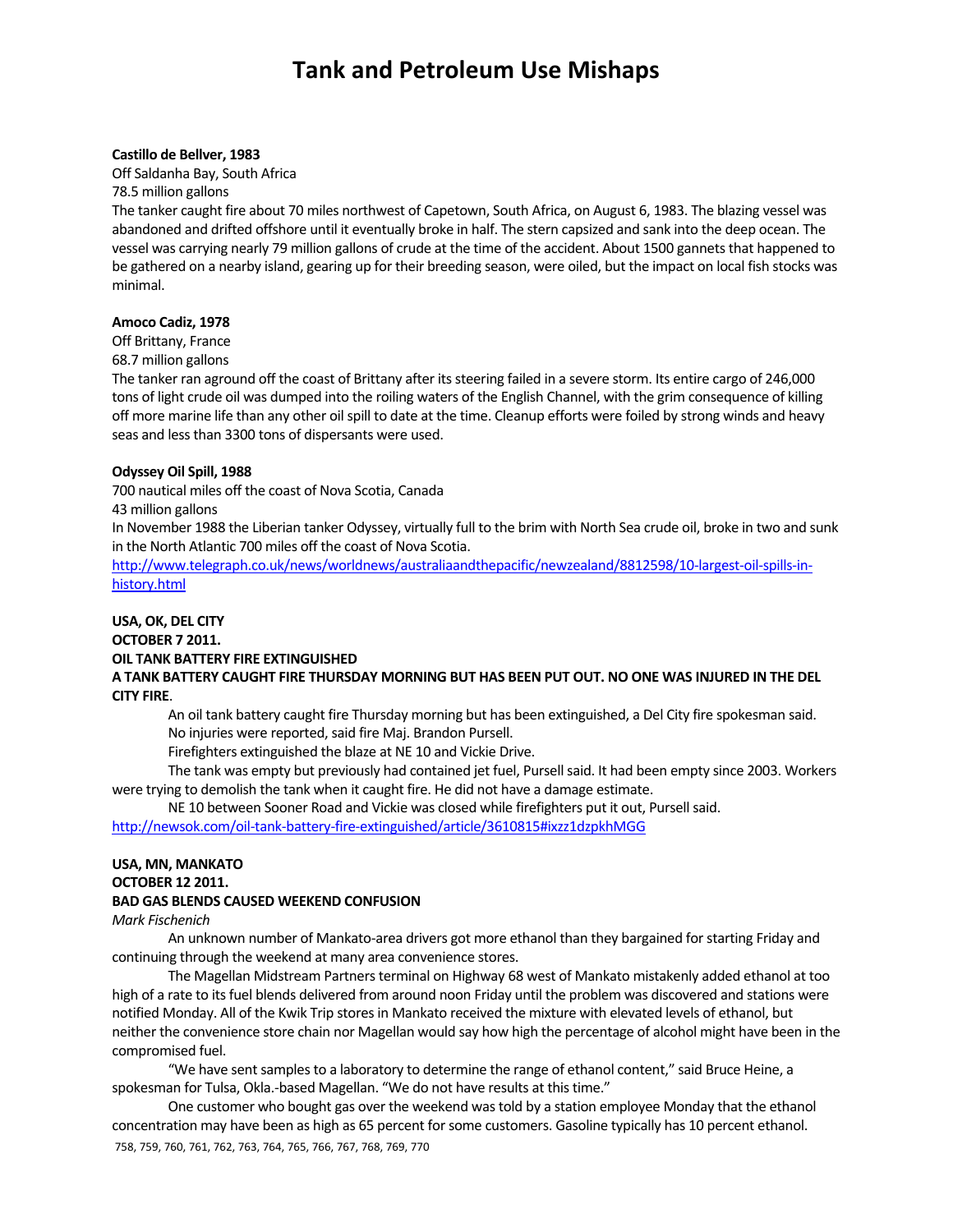Whatever the concentration of the ethanol in the gasoline delivered by Magellan, the concentration pumped into vehicles would vary based on how much fuel was already in an individualstation'sstorage tanks when the bad blend was added.

Kwik Trip and other affected stations suspended sale of fuel Monday after learning of the problem. But at least some storage tanks at every store had been pumped clean and new fuel pumped in by noon Tuesday, allowing salesto resume on some grades.

"We found out about that (Monday) and did the right thing as far as closing off our fuel lines and not delivering product," said Steven Wrobel, a spokesman for Kwik Trip.

The chain's five Mankato stores and its Owatonna stores were definitely affected, Wrobel said. Kwik Trips in St. Peter, New Ulm, Fairmont and Belle Plaine may also have received some of the improper blend.

Magellan didn't respond to requests from The Free Press for a comprehensive list of the stations that received the fuel, but the number appears to be large.

Other stations reportedly affected were SuperAmerica in Mankato and North Mankato, the Lor Ray Deli Mart and the hilltop Quick Mart on Madison Avenue.

Several chains said they didn't receive any of the inaccurately blended fuel, including Holiday Station Stores, Casey's and the Shell station on Poplar Street near downtown.

"No bad gas here, man," a Shell employee said.

But that doesn't mean the station was unaffected. With other stations unable to sell anything but E-85 and

diesel — including the dominant chain in town — the remaining stations were flooded with customers.

"I was busy as heck," the Shell workersaid.

Magellan has shut down the gasoline operation at it's Mankato facility, formerly known as the Williams Pipeline, Heine said. Replacement gas is being delivered from facilities in Mason City, Iowa, and Minneapolis.

Heine had no details on how the higher levels of ethanol ended up in the fuel delivered over the weekend or on how many gallons were delivered.

"The cause of the incident is under investigation at this time," he said.

The temporary fuel shortage  $-$  and the need for Magellan to truck it from Mason City and Minneapolis  $$ didn't drive up pump prices on Tuesday. With fuel to sell again, Kwik Trip, Quick Mart and others were selling at \$3.38 per gallon — about a 7‐cent discount from pricesimmediately before the incident.

http://mankatofreepress.com/latestnews/x744030659/Through-weekend-some-Mankato-area-drivers-received-badgas‐blend

#### **INDIA, MANGALORE OCTOBER 19 2011.**

## **EXPLOSION AT MRPL SITE KILLS ONE.**

A worker was killed and at least three othersinjured, one of them critically, when paint caught fire at a construction site of the Mangalore Refinery and Petrochemicals Ltd. (MRPL) on Tuesday morning.

A group of workers was applying paint to a huge over‐ground crude oil tank as part of the third phase expansion of MRPL, according to M.R. Zhadke, site in-charge of Offshore Infrastructure Ltd., which is building three tankers for MRPL at the site. He told The Hindu that a spark from nearby "cutting work" led to the accident.

The site is within a radius of one km from the main refinery. The tank under construction is near the main entrance of MRPL in Bala village near here.

Mediapersons were not allowed to take a close look inside the tank, apparently made of metal, stating there is no safety clearance to do so.

The deceased has been identifed as Munna Kumar from Bihar. One of the injured, Rahim of Bidar district has been admitted to A.J. Hospital with severe burn injuries. Doctors described his condition asserious. http://www.thehindu.com/news/cities/Mangalore/article2548802.ece